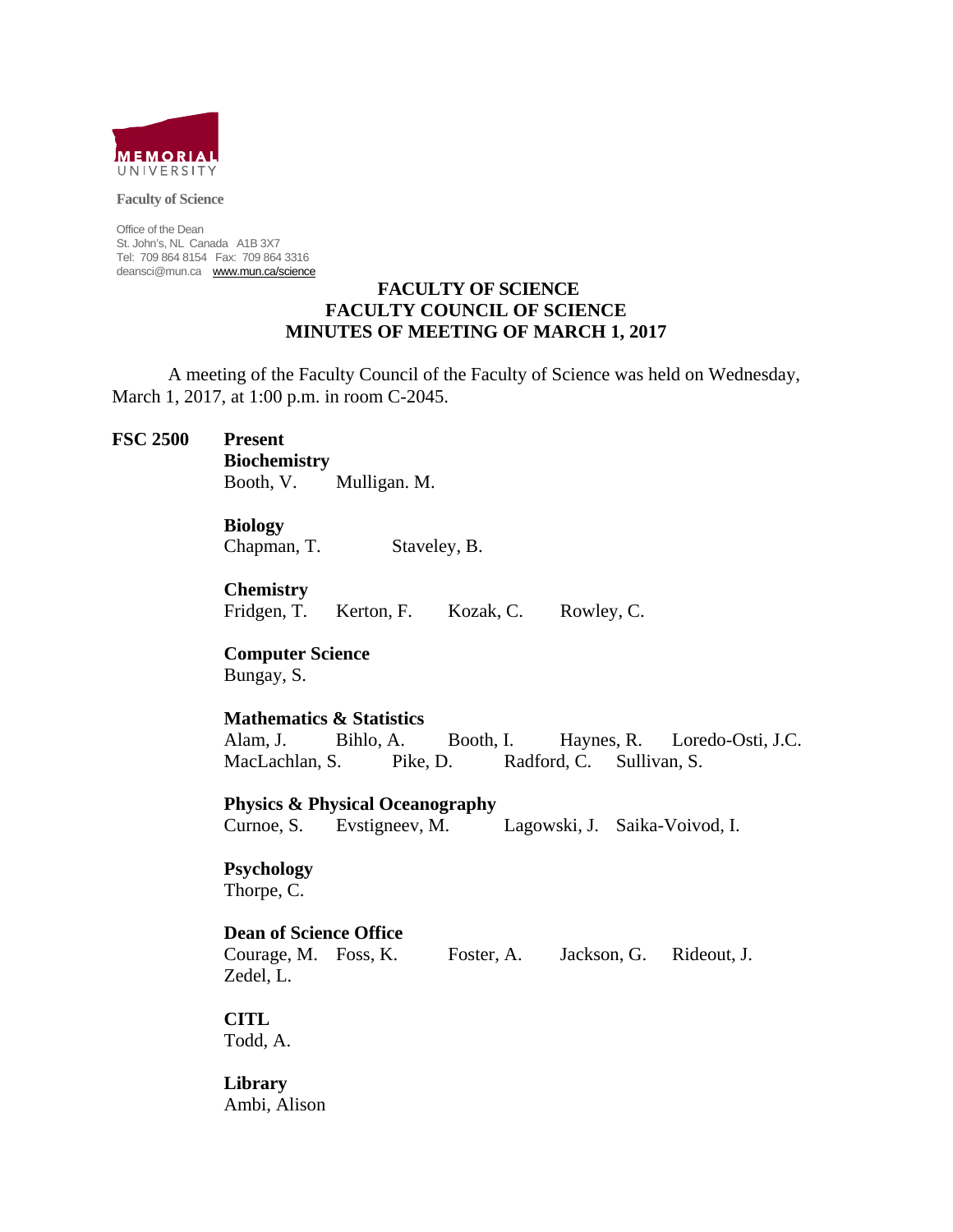# **Engineering**

Duan, Xili

# **Faculty of Business**

Clift, T.

# **FSC 2501 Regrets** Danine Farquharson Paul Marino

# **FSC 2502 Adoption of Minutes**

**Moved:** Minutes of the January 18, 2017, meeting be adopted (Sullivan/Haynes). **Carried.** 

# **FSC 2503 Business Arising**

An error was noted in the December minutes – FSC 2481 A.j. The motion that was carried approving the joint major in Marine Biology was ascribed to Earth Sciences rather than Ocean Sciences.

**FSC 2504 Correspondence:** None

# **FSC 2505 Reports of Standing Committees:**

# **A. Undergraduate Studies Committee:**

Report presented by Shannon Sullivan, Chair, Undergraduate Studies **Committee** 

Senate met yesterday, February 28, 2017, and approved all changes proposed by the Faculty of Science Faculty Council. Also, a draft revising the Faculty of Science regulations has been circulated and feedback is requested by March 17, 2017. After feedback has been reviewed, a formal draft will be circulated.

# **B. Graduate Studies Committee:**

Report presented by J.C. Loredo-Osti, Chair, Graduate Studies Committee

- **a. Moved:** Interdisciplinary Programs, new Graduate program proposal, PhD in Scientific Computing (Loredo-Osti/Haynes). **Carried.**
- **b.** Department of Mathematics and Statistics, special topics course, MATH 6261, Geometric Numerical Integration, already approved by the committee and presented to Faculty Council for information only.
- **c. Moved:** Department of Psychology, calendar changes, Psy.D. Program (Loredo-Osti/Thorpe). **Carried.**
- **C. Nominating Committee:** None
- **D. Library Committee:** None

# **FSC 2506 Reports of Chair in Teaching & Learning and Embedded Teaching Consultant**

There was no report by the Chair in Teaching & Learning.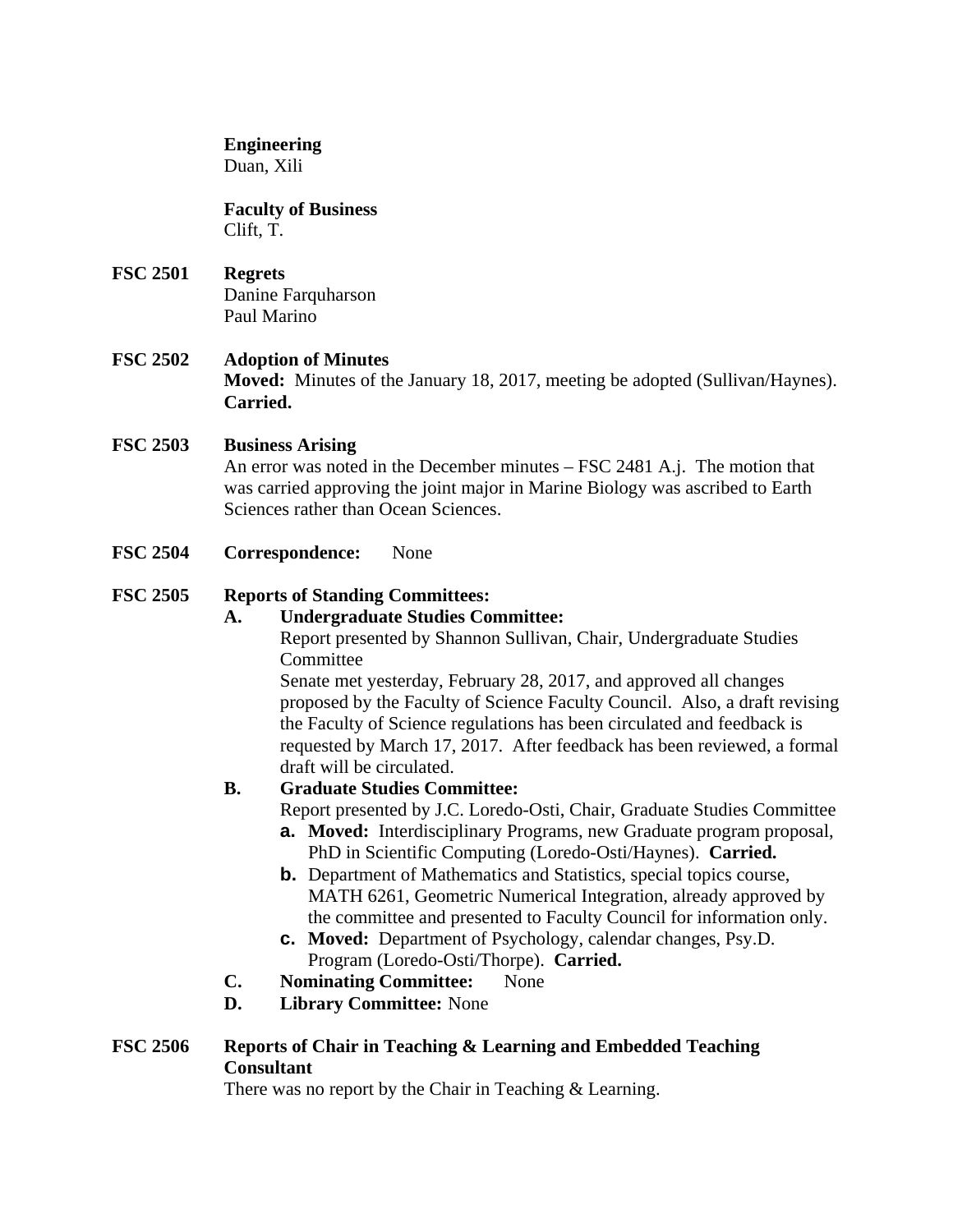Report presented by Amy Todd, Embedded Teaching Consultant

 Departments are reminded to provide nominations for upcoming awards. It is hoped that Heads can nominate at least one individual for each of the awards. The deadline for the Dean of Science Distinguished Teacher Award is Friday, March 3, 2017. The deadlines for the President's teaching awards are March 15, 16, and 17, 2017.

#### **FSC 2507 Reports of Delegates from Other Councils:** None

**FSC 2508 Yaffle Presentation – Jennifer Adams, Office of Public Engagement:** Presentation was cancelled due to illness.

#### **FSC 2509 Report of the Dean**

Presented by Mary Courage, Interim Dean.

Tenders are due for the new core Sciences building March 2, 2017. It is hoped that costs will be in line with original estimates and that the opening date will continue to be the year 2020.

Tri-council conducted a review of financial procedures, and a large number of findings were noted. Dave Miller from RGCS and Deborah Collis from FAS met with the Dean's Office to discuss changes being required in future. There were no illegitimate uses of spending discovered but many lapses in process. Researchers will now be required to provide greater justification for many purchases. Another thing noted was that Travel Requests were not being completed and dated before travel occurred. A third problem was that some faculty were beginning to collect data before ICEHR and Animal Care approvals were in place. Financial and Administrative Services will be providing training that all staff and faculty involved in research will be expected to attend. They will provide video training as well.

We have received the expected budget cuts for the next three years. The Faculty of Science will be required to reduce its base budget by about \$544k in the 2017/18 fiscal year, by about \$360k in the 2018/19 fiscal year, and about \$392k in the 2019/20 fiscal year. Department Heads have received information about possible options and are currently discussing this within their departments. Two main options are being discussed.

# **FSC 2510 Question Period**

With regards to the new core Sciences building, it was asked what changes were made to the building plans to ensure that the new tenders come in on budget. The Dean said that changes were made to the tendering process so as to open up the bidding to a wider range of applicants, allowing for more competition. There were also minor changes made to the building.